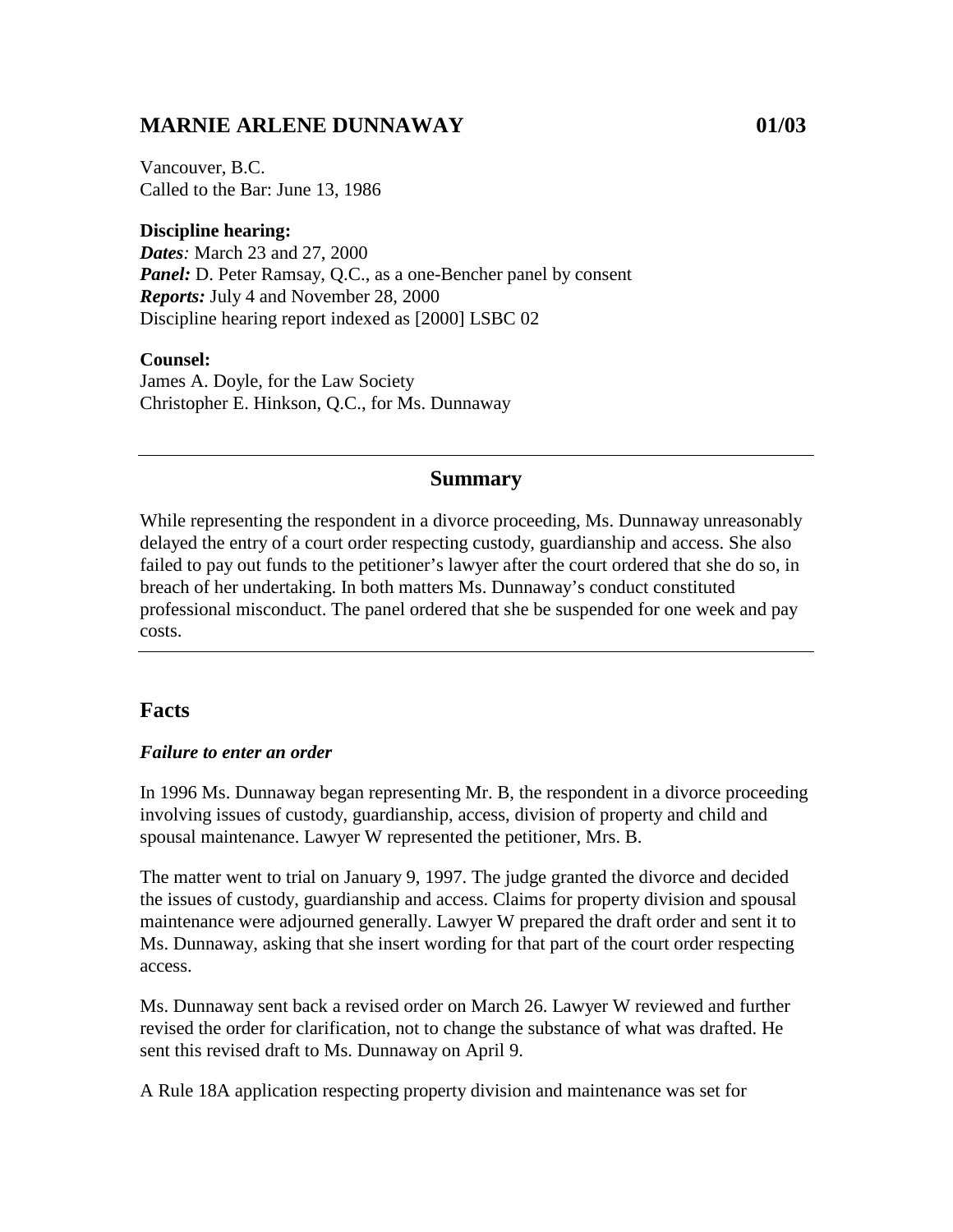September 5, 1997. At that hearing, the judge asked Ms. Dunnaway about entry of the January 9, 1997 order. Ms. Dunnaway advised the court that she would attend to the entry of that order, but she did not do so. Lawyer W subsequently set an appointment to settle the order (and some other orders) for October 22. On that same day, Ms. Dunnaway approved the form of order that lawyer W had earlier sent to her on April 9.

Ms. Dunnaway delayed in finalizing and entering the order because her client wished to add to the order and would not consent to its terms. Ms. Dunnaway allowed the client's comments to interfere with her duty to have orders approved and entered with reasonable promptitude. It was her responsibility to have the order entered or, if she had legitimate concerns about the form of order, to raise them with lawyer W and take the matter back to court. She alerted neither lawyer W nor the court to any problems and she owed each a duty to be more forthright.

## *Breach of undertaking*

On October 2, 1997 the court gave judgment on the determination and division of family assets and on child and spousal maintenance. The court ordered, among other things, that the sum of \$13,869.23 being held by Ms. Dunnaway in her trust account be paid out for the benefit of Mrs. B. This money was being held by Ms. Dunnaway in trust on her undertaking to "hold such proceeds in trust pending agreement or further court order."

Lawyer W sent Ms. Dunnaway a draft order on October 8 and the lawyers exchanged correspondence respecting certain terms in the order (not the term requiring the payment out of trust). On October 23 lawyer W wrote to Ms. Dunnaway to request that she pay out the money, but Ms. Dunnaway refused. Lawyer W told Ms. Dunnaway that the court order was effective from the date of pronouncement, and Ms. Dunnaway stated that she would require an entered order to release the money and refused to release the money. The order was entered on December 10 and received back by Ms. Dunnaway on December 11. Ms. Dunnaway paid out the \$13,869.23 that day.

As Ms. Dunnaway was an experienced lawyer, the panel did not believe her explanation that, at the time of these events, she thought an order became effective only after being entered.

## **Decision**

Ms. Dunnaway's conduct in unreasonably delaying the entry of a court order constituted professional misconduct. Her breach of undertaking, contrary to Chapter 11, Rule 7(b) of the *Professional Conduct Handbook*, also constituted professional misconduct.

# **Penalty**

The panel noted that Ms. Dunnaway failed to pay out funds in accordance with a court order and thereby deliberately breached an undertaking, which is one of the cornerstones of practice as a lawyer.